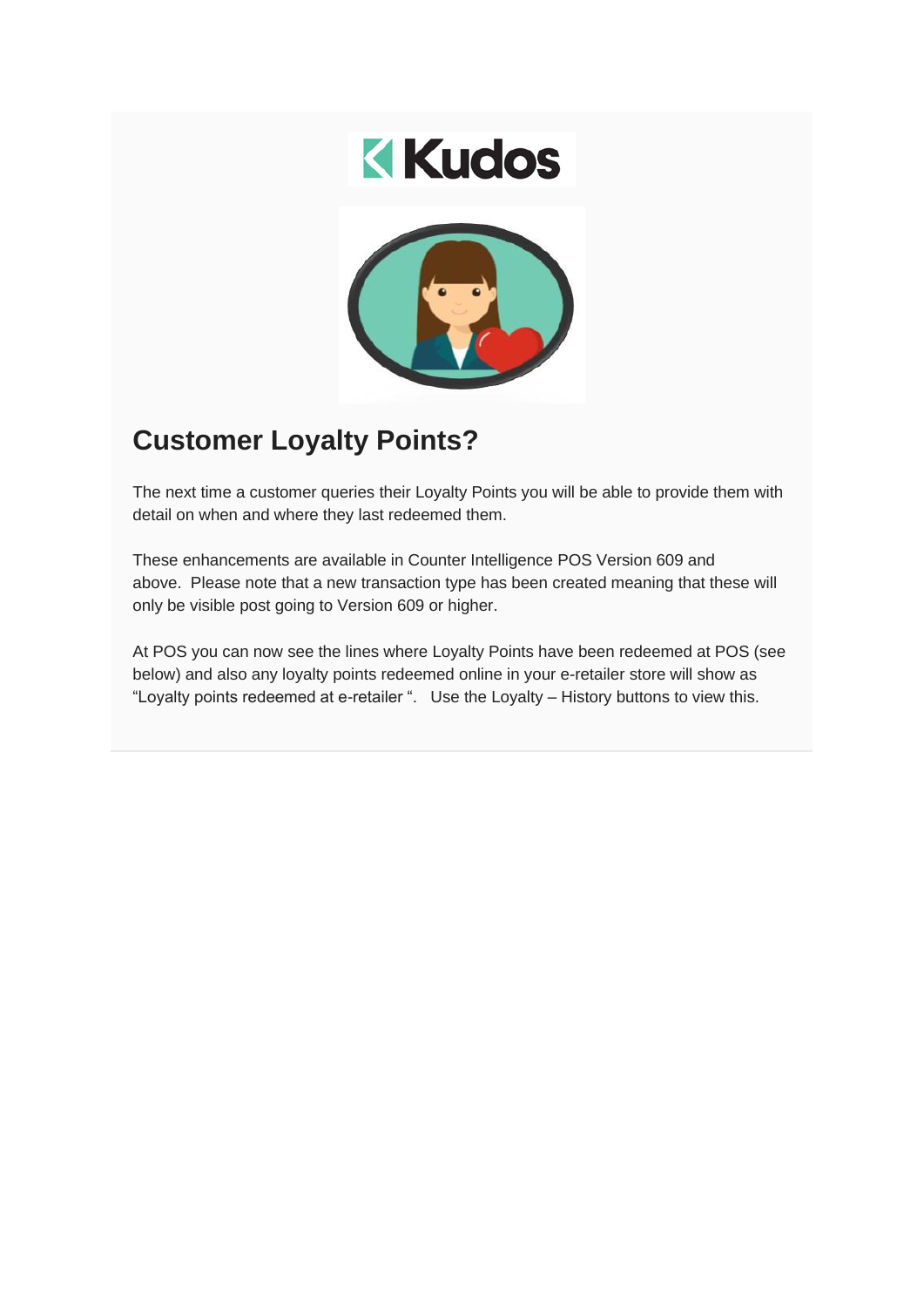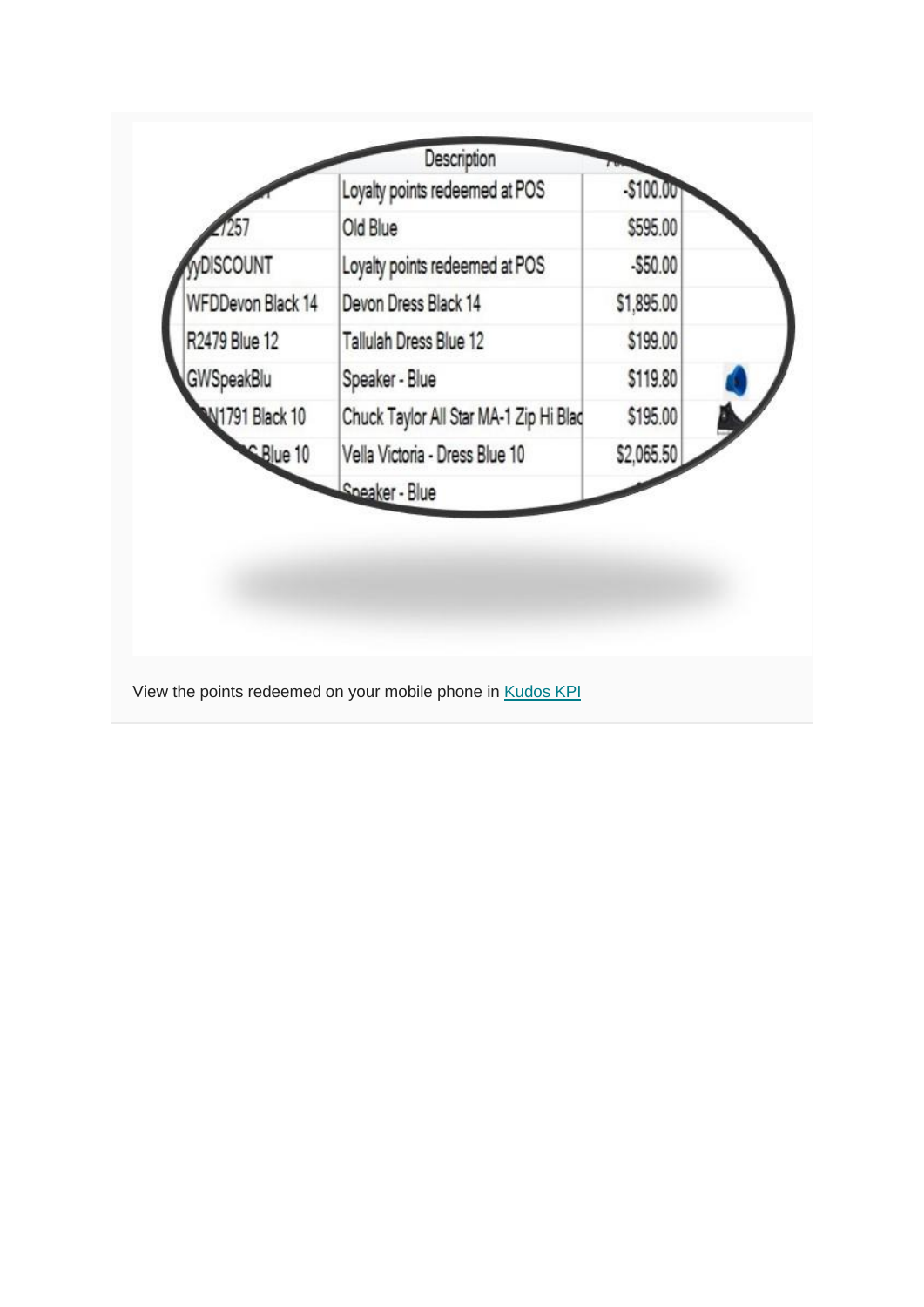| Date       | Reference<br>ô | <b>Branch Code</b><br>÷ | Employee  | <b>Description</b>                    |          |
|------------|----------------|-------------------------|-----------|---------------------------------------|----------|
| 02/11/2020 | IN010192       | CHC                     | Online    | Warriors 2012 Shorts Home S           | 120.00   |
| 02/11/2020 | 010191         | WEB                     | Online    | Customer Loyalty Discounts            | $-25.00$ |
| 20/10/2020 | CC000288       | HAM                     | Full-Time | 2016 Cricket Bat - Youth Short Handle | 350.00   |
| 20/10/2020 | CC000288       | HAM                     | Full-Time | Storm 2018 NRL Jersey Home M          | 120.00   |
| 10/2020    | 010189         | WEB                     | Online    | Customer Loyalty Discounts            |          |
|            | CC000285       | HAM                     | Full-Time | Wrap Front Maxi Dress Lilac 12        |          |
|            |                |                         |           |                                       |          |

## **New Feature in E-retailer:**

When a Loyalty Customer logs in their Loyalty Points can now be displayed at the top of the screen.

|                  |  |     |     | LOYALTY POINTS: 50.00 MY ACCOUNT LOG OUT C ESTORE/WISHLIST |  |  |  |
|------------------|--|-----|-----|------------------------------------------------------------|--|--|--|
|                  |  |     |     | Enter search keywords here                                 |  |  |  |
| <b>LOOKBOOKS</b> |  | 7IP | $A$ | <b>VOUCHERS</b>                                            |  |  |  |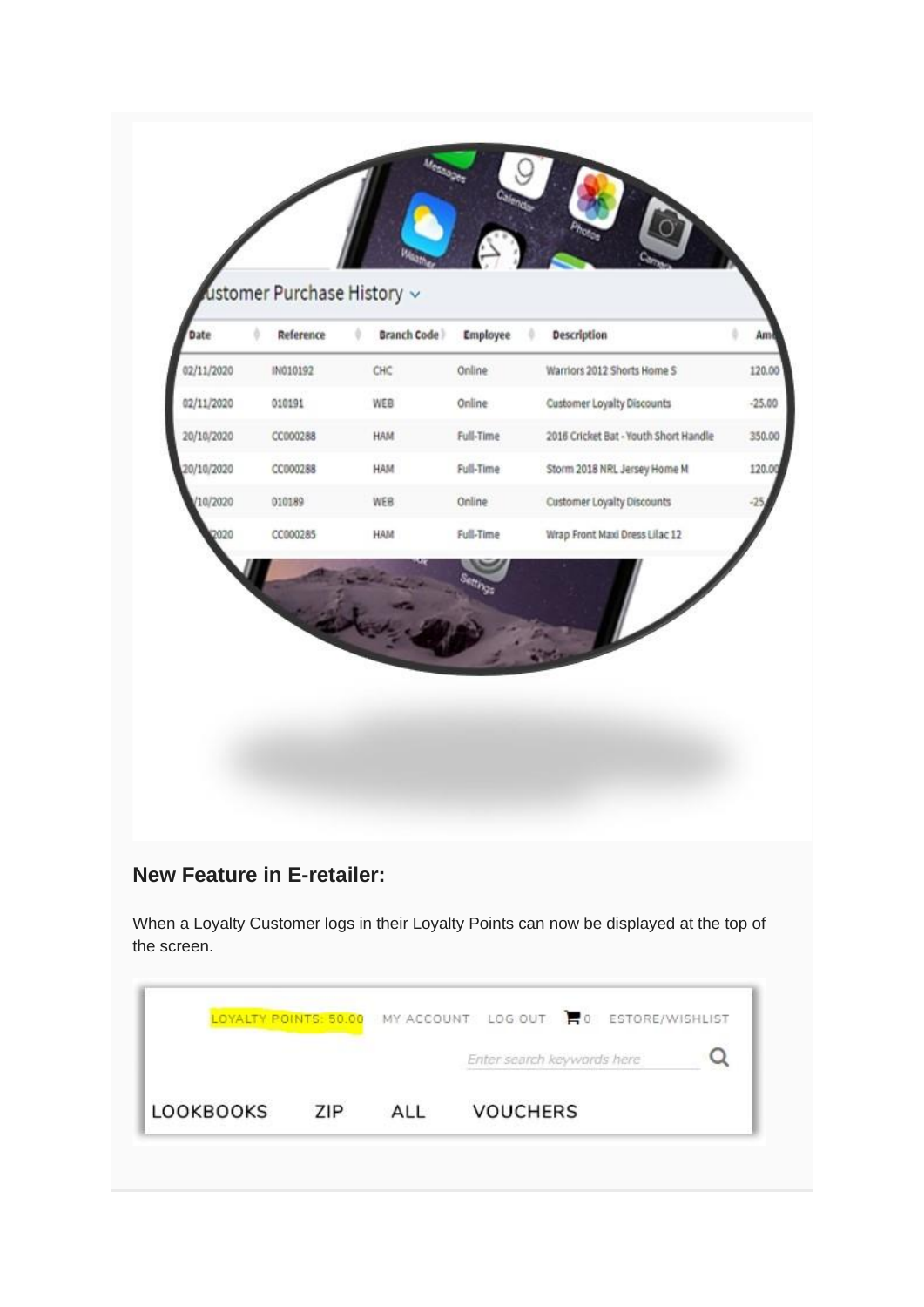Or in HTML boxes or popups:



Fields available to show on website popup: %%Customer.MarketingDiscount%% Customer marketing discount %%Customer.MarketingAmount%% Customer marketing amount %%Customer.AmountToNextMarketingBreak%% Customer marketing amount to next break %%Switch.MarketingDiscountBreak%% Switch marketing discount break amount %%Switch.MarketingDiscountAmount%% Switch marketing discount amount %%Switch.MarketingDiscountMultiple%% Switch marketing discount multiple

If you are interested in this feature then please call through to the Help Desk and we can have our Developer look at your specific requirements and implementation.

Remember that some of these fields are also available at POS for printing in the customers receipt:

coyang, booy caaram narpor Includes GST of \$42.91 GST Invoice and Receipt 4/11/2020 10:26 a.m. POS:85 You were served by Full-Time Spend another \$78.68 and receive a \$50 voucher.

Customer Loyalty Message: Key in the message you want to print at the foot of the receipt when a sale is attached to a customer marketing code. The following special embedded words will automatically fill values from the customers marketing details: %NextBreak% The customers amount to purchase to reach the next break.

%Discount% The discount that will accrue when the break is reached.

%Amount% The amount of the marketing break.